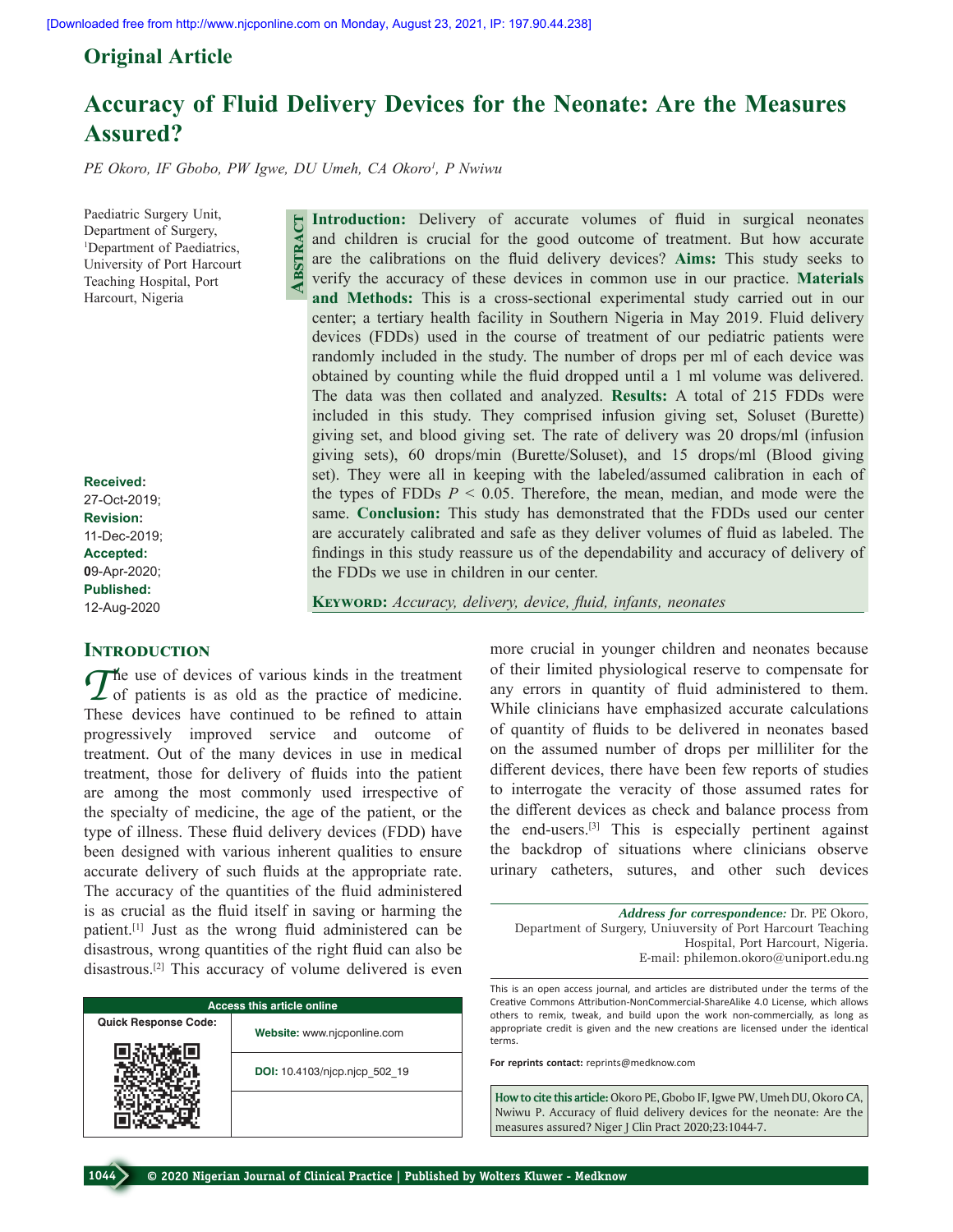whose labeled sizes/calibrations were obviously not in agreement with their appearance. While those errors in calibration may not lead to serious harm to the patient, similar calibration errors with FDDs can lead to administration of excessive or lesser amounts of fluid than expected. Such covert errors in the amount of fluid, electrolytes, or drugs administered in neonates and infants can lead to unexpected adverse outcome of treatment including death. Apart from the possible errors in calibration, research work has shown that fluid and electrolyte imbalances following fluid administration may be due to inherent physiological responses in the patient rather than the fluid administered.[4] The assumed (manufacturers') standard fluid delivery for the common devices are: infusion giving set (IGS) delivers 1 ml of fluid with 20 drops; the soluset (burette) (SS) delivers 1 ml with 60 drops; and the blood giving set (BGS) delivers 1 ml of whole blood with 15 drops. These fluid delivery figures have been used in our practice over the years, and found to be correct, but there is no reference to back the assumption up. This study is not intended to question the reliability of the official government bodies whose duties are to ensure standards in those devices. The study simply seeks to investigate the common fluid delivery devices (FDDs) we use for surgical neonates and infants and to verify if the number of drops per ml of fluid they deliver is in keeping with the assumed standards. This will support the reliability or otherwise of these devices in use in our practice.

## **Materials and Methods**

This is a cross‑sectional experimental study carried out in the Special Care Baby Unit, Children Emergency Ward, Pediatric Surgical Ward and the theater of our center; a tertiary health facility in Southern Nigeria in May 2019. Our research question was whether the FDDs used in our center for neonates and infants set at assumed rates of drops per minute, actually delivered the expected volume of fluid without error.

The null hypothesis was that not all FDDs used in our center for neonates and infants set at assumed rates of drops per minute, actually delivered the expected volume of fluid without error.

The alternate hypothesis was that all FDDs used in our center for neonates and infants set at assumed rates of drops per minute, actually delivered the expected volume of fluid without error.

FDDs used in the course of treatment of our patients were randomly included in the study. Randomization was done by inclusion of the first device used for each day, and thereafter alternate devices (of the same type) used in that day were included. The number of drops per ml of each device was obtained by connecting the FDD to the fluid that was to be administered and hanging the drip on a stand; then filling the counting chamber halfway, the clip (regulator) is opened slowly so that the fluid expels the air in the tube. The fluid is then allowed to drop slowly into a previously calibrated test tube while the drops are counted till a 1 ml volume is attained. The number of drops to make 1 ml across the counting chamber is also counted. The FDD is then attached to the canula or any other venepuncture device which had already been fixed on the patient. The type of FDD, the make, and the type of fluid being given were recorded. The names of the makes were eliminated after collecting the data and replaced with codes to avoid identification and any consequent conflicts of interest. The four makes of IGS were identified as IGS1, IGS2, IGS3, and IGS4. The four makes of Soluset were identified as SS1, SS2, SS3, SS4, while the three makes of BGS were identified as BGS1, BGS2, and BGS3. Data was subsequently collated and analyzed on the Microsoft Excel spread sheet and the SPSS version 20.

## **Results**

A total of 215 FDDs were used for the study. Three types of FDD were in use in our service. They comprised infusion giving set (IGS), Burette (Soluset) giving set (SS), and blood giving set (BGS). Ninety-one  $(42.3\%)$  of the FDDs were IGS, 99  $(46.1\%)$ were burette (SS) giving set, and 25 (11.6%) were blood giving set [Figure 1]. Four different makes of the IGS and SS, and three makes of the BGS were encountered in the course of the study. The distribution of the devices according to make and mean number of drops per ml is shown in Table 1. Different types of



**Figure 1:** Types of fluid delivery devices (Original)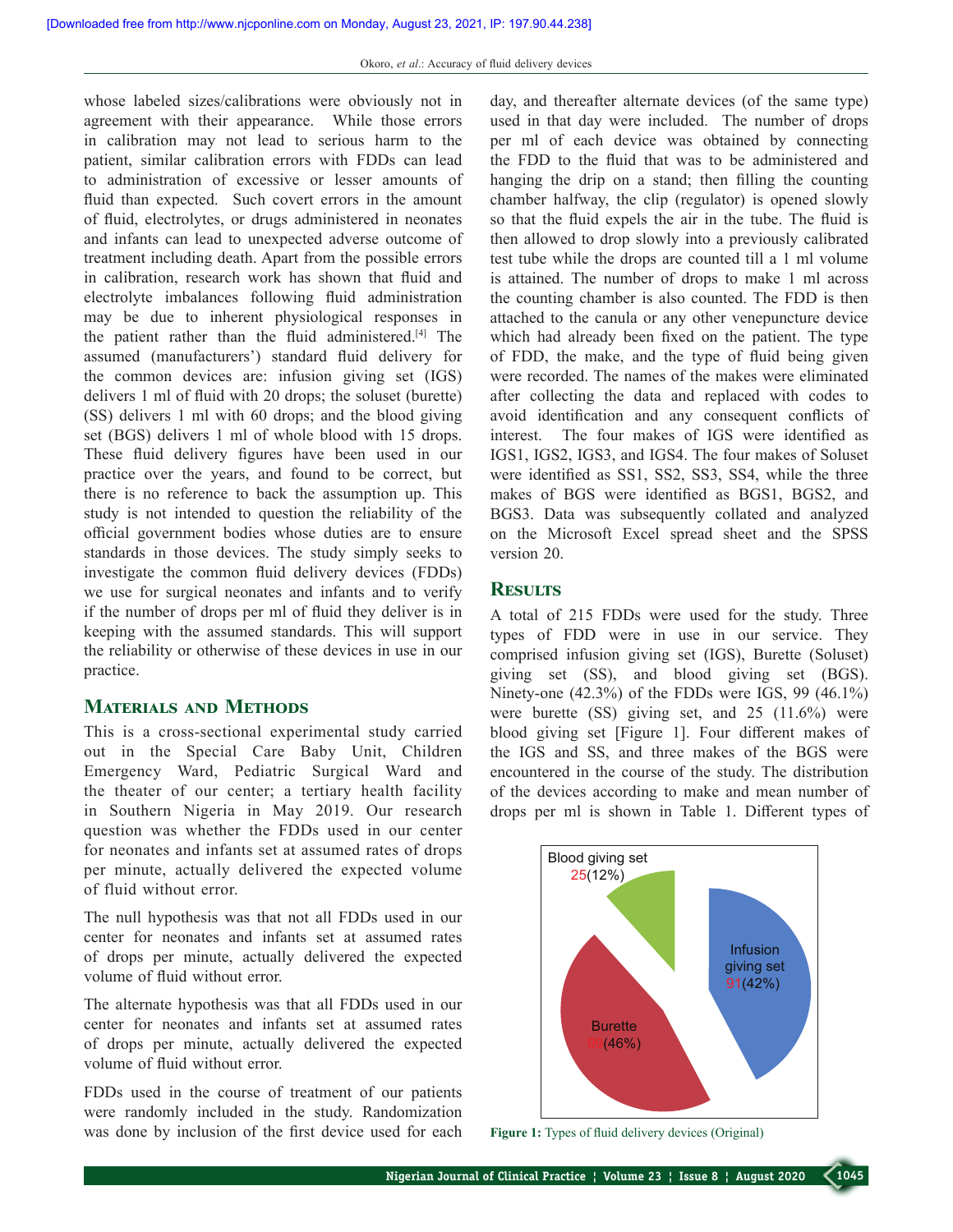| Table 1: Distribution of fluid delivery devices according to make and delivery rate (Original) |                  |                         |                                        |  |  |  |  |
|------------------------------------------------------------------------------------------------|------------------|-------------------------|----------------------------------------|--|--|--|--|
| <b>Fluid delivery devices</b>                                                                  | Number $(n=215)$ | Mean no of drops per ml | Standard (expected) no of drops per ml |  |  |  |  |
| IGS1                                                                                           | 47               | 20                      | 20                                     |  |  |  |  |
| IGS <sub>2</sub>                                                                               |                  | 20                      | 20                                     |  |  |  |  |
| IGS3                                                                                           | 18               | 20                      | 20                                     |  |  |  |  |
| IGS4                                                                                           | 9                | 20                      | 20                                     |  |  |  |  |
| SS <sub>1</sub>                                                                                | 26               | 60                      | 60                                     |  |  |  |  |
| SS <sub>2</sub>                                                                                | 15               | 60                      | 60                                     |  |  |  |  |
| SS <sub>3</sub>                                                                                | 44               | 60                      | 60                                     |  |  |  |  |
| SS <sub>4</sub>                                                                                | 14               | 60                      | 60                                     |  |  |  |  |
| BGS1                                                                                           | 4                | 15                      | 15                                     |  |  |  |  |
| BGS <sub>2</sub>                                                                               | 6                | 15                      | 15                                     |  |  |  |  |
| BGS3                                                                                           | 15               | 15                      | 15                                     |  |  |  |  |

¥ IGS‑ Infusion giving set; SS‑ Soluset; BGS‑ Blood giving set

| Table 2: Different fluids administered and the delivery rates (Original) |                                                            |                      |                               |            |    |  |  |  |
|--------------------------------------------------------------------------|------------------------------------------------------------|----------------------|-------------------------------|------------|----|--|--|--|
| <b>Type of fluid</b>                                                     |                                                            | <b>Frequency IGS</b> | Mean delivery rate (drops/ml) |            |    |  |  |  |
|                                                                          |                                                            |                      | <b>SS</b>                     | <b>BGS</b> |    |  |  |  |
| Isotonic                                                                 | Normal saline                                              | 19                   | 20                            | 60         | 20 |  |  |  |
|                                                                          | 5% Dextrose water                                          |                      | 20                            | 60         | 20 |  |  |  |
| Hypotonic                                                                | 4.3% Dextrose in 1/5 saline                                | 97                   | 20                            | 60         | 20 |  |  |  |
| Hypertonic                                                               | 5% Dextrose saline                                         | 40                   | 20                            | 60         | 20 |  |  |  |
|                                                                          | $\frac{1}{2}$ 10% Dextrose water in $\frac{1}{2}$ N/saline |                      | 20                            | 60         | 20 |  |  |  |
|                                                                          | Mannitol                                                   | 14                   | 20                            | 60         | 20 |  |  |  |
| Blood                                                                    |                                                            | 25                   |                               |            | 15 |  |  |  |

fluid were administered. All the IGS delivered 1 ml volume per 20 drops irrespective of the make of the device and the tonicity of the fluid  $(P < 0.05)$ . All the burette (SS) giving set delivered 1 ml volume per 60 drops irrespective of the make of the device and the tonicity of the fluid  $(P < 0.05)$ . All the BGS delivered 1 ml volume per 15 drops of blood irrespective of the make  $(P < 0.05)$ . The mean, median, and mode number of drops per ml for each type of FDD were the same [Table 2].

### **Discussion**

The fluid delivery devices are in very common use in our pediatric surgery service. Several different makes of each of the devices have been used to deliver fluids to our patients. Despite being manufactured by different producers, the component parts and the basic working principle are the same for all the FDDs in our practice. The findings in this study reassure us of the dependability and accuracy of delivery of the FDDs we use in our center. These devices are accurately calibrated and no manufacturer's error was recorded in the devices tested. The absence of any differences in the accuracy of the delivery of fluid between the different makes of similar devices is also reassuring that none of the makes could be considered inferior or of less quality. This study also showed that there is no affectation of number of drops per unit volume by the tonicity of the fluid administered. The role of fluid tonicity in the response to fluid maintenance remains an object of discussion among researchers.[5] The findings of this study eliminated the doubts about the correctness of the fluid delivered in our patients even when we have apparently done appropriate calculations and monitored the fluid delivery closely. The use of devices to deliver fluids and drugs by vascular access has been known to be associated with the risk of complications.<sup>[6,7]</sup> Eliminating the possibility of complications related to erroneous calibrations as shown in this study leaves the clinician with less potential complications to worry about. These findings further give us the impetus to take the correctness of the calibrations on our FDDs as a given when interrogating situations when the clinical outlook of the patient does not seem to tally with the amount of fluids believed to have been administered. The type of fluid and the electrolyte constituents, as well as the state of function of the internal organs, particularly the kidneys constitute the factors determining the ultimate outcome of fluid handling by the body.[8,9] These factors must be evaluated to ascertain their role in those situations where the clinical outlook of the patient is not in keeping with the amount of fluid believed to have been delivered by these FDDs. Patients who have some malfunctioning organ or